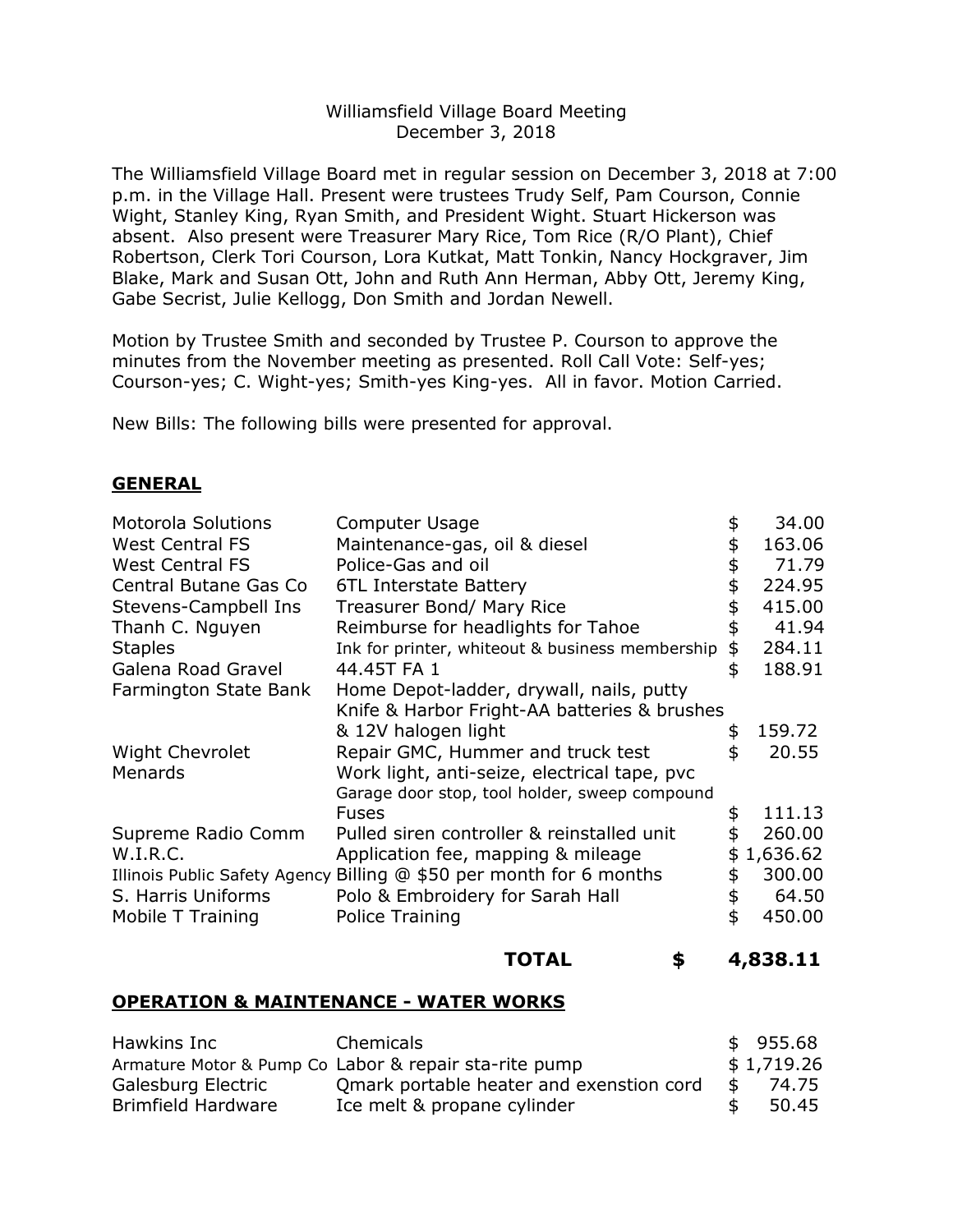### **TOTAL \$ 2,800.14** Motion by Trustee Smith and seconded by Trustee C. Wight to approve the new bills as presented. Roll Call Vote: Self-yes; Courson-yes; C. Wight-yes; Smith-yes Kingyes. All in favor. Motion Carried.

President Wight reviewed financial statements for the month. All were in order. Motion by Trustee Self and seconded by Trustee C. Wight to approve financial statement. Roll Call Vote: Self-yes; Courson-yes; C. Wight-yes; Smith-yes Kingyes. All in favor. Motion Carried.

Public Comment: James Blake representing Mark and Susan Ott regarding the obstruction of the Village Right-of Way at the site of the Village Water Tower and Waterworks facilities stated that he felt it was beneficial to express what the Ott's want to do to resolve the issue with the alley between the water building and Ott's property. James handed out a map showing the Ott's and the Village's property lines which has been surveyed by Wallace. The proposal is swapping approximately 7 feet of Ott's property at the east end of the alley with the approximately 7 feet of the Village property at the west end by doing a deed transfer. The alley would no longer have the strong an S curve and the exit would be moved further north, which would leave a 9.5 feet space for vehicles to travel through. President Wight expressed his concerns with emergency vehicles passing through to fill up with water at the R/O building but James assured him that is the same width as Highway 180 so an emergency vehicle can drive through the alley with ease. This situation will assure the Ott's will not lose any property. Trustee Smith stated gravel can be poured to widen the entrance to the ally, a culvert will need to be installed and the yellow post near the water building will need to be moved closer to the water building. Trustee Courson asked how residents will know where Ott's property is to not drive on it and Susan stated she can put up a fence or post to mark it or whatever was acceptable by the Village. James stated they would like to work with the Village to come to an agreement and this swap would be minimal expense. Susan stated they are going to get businesses going in their building and their goal is to beautify downtown and help the community. James would like to reach an agreement without litigation and President Wight stated his main concern is safety and the subject will be discussed later in the meeting during executive session. Gabe Secrist representing Double Take asked permission to hold a private party on Sunday January 20 until midnight. The bar will be closed to the public and the liquor license states they can hold 4 special events per year. The Board approved the private party at Double Take.

Correspondence: Mediacom raised their rates \$3.94.

Street Report: Trustee Smith stated that they plowed a lot of snow after the blizzard. They also got the spreader working.

Police Report: The following calls for service were handled by the police department for the month of November: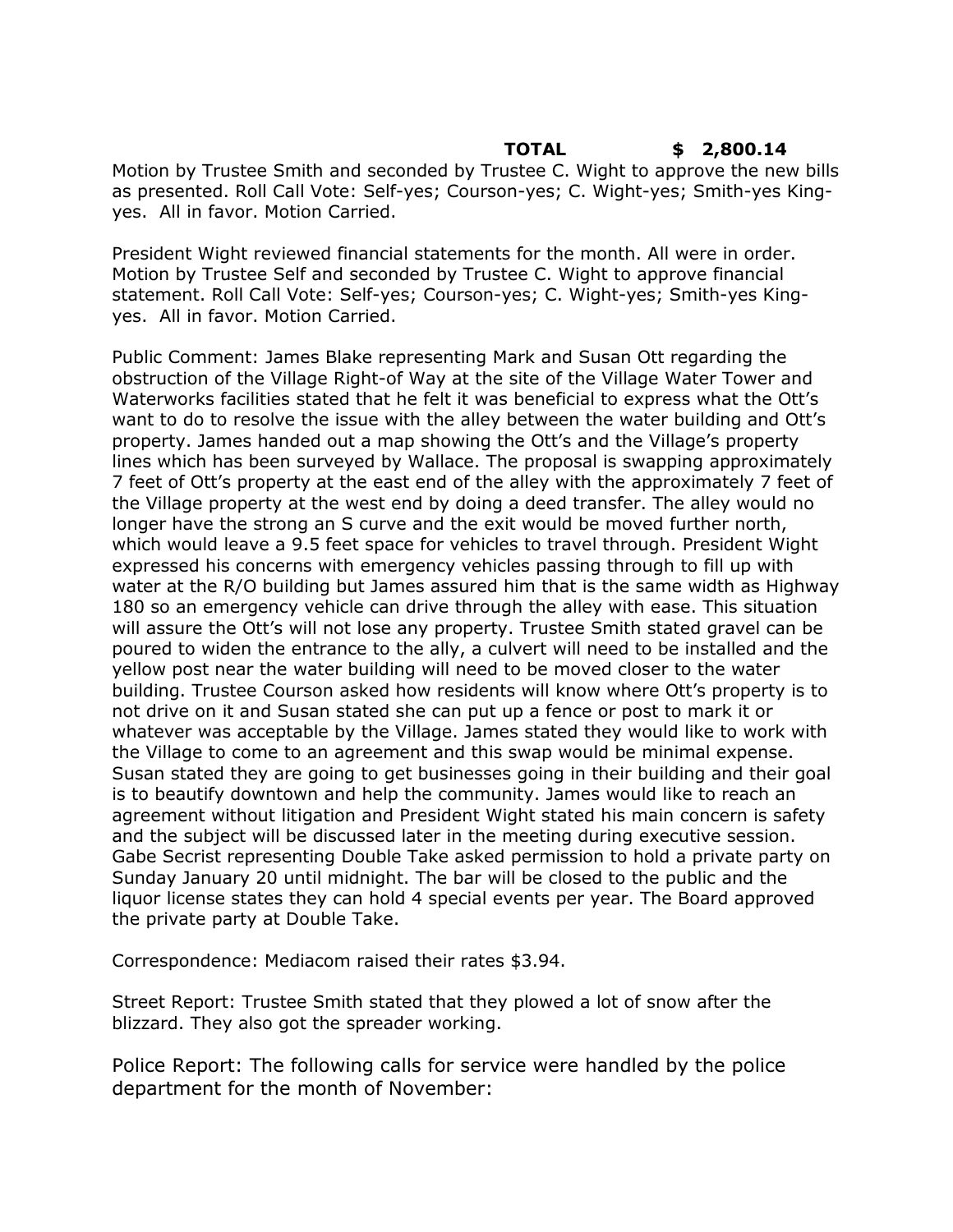Burglary ROF (2) persons down Medical (3) Child custody dispute ROF Check Well No Report ATV complaint The Information only Stand by request No report

# **Citations issued in November:**

| <b>Violations</b>           | <b>Citations</b> | Warnings |
|-----------------------------|------------------|----------|
| Seatbelt                    |                  |          |
| Speeding                    | O                |          |
| Disobeyed Stop Sign         |                  |          |
| <b>Ordinance Violations</b> |                  |          |
| Other                       |                  |          |

Park Report: The November Parks meeting was cancelled due to bad weather. The plugs in the pavilion and the lap by the bridge have been repaired by Scott Smith. The Lighting of the Park was held on November 24. There was a good attendance and lot of children came out to see Santa, they enjoyed train rides and the new playground. Everyone enjoyed the high school chorus singing Christmas songs. It was a very cheerful gathering to start the Christmas season.

Water Report: Tom Rice stated Russ is working on the water building as the weather allows. There was a seal leaking and the part is on order.

Maintenance Report: Trustee King stated Don Smith weather sealed at the maintenance shed, they need to order 2 batteries for the Hummer, they shut off the water at a business closed for the season and Larry Mattson, Cec Ruck and H&H hung the Christmas lights on Gale Street.

Old Business: Handled/discussed during Public Comment.

New Business: Motion by Trustee Self and seconded by Trustee C. Wight to approve 13 Village employees to get a \$100 Christmas Bonus. Roll Call Vote: Self-yes; Courson-yes; C. Wight-yes; Smith-yes King-yes. All in favor. Motion Carried.

Motion by Trustee Smith and seconded by Trustee Courson to go into executive session to discuss the obstructions on the Village right-of-way at the site of the